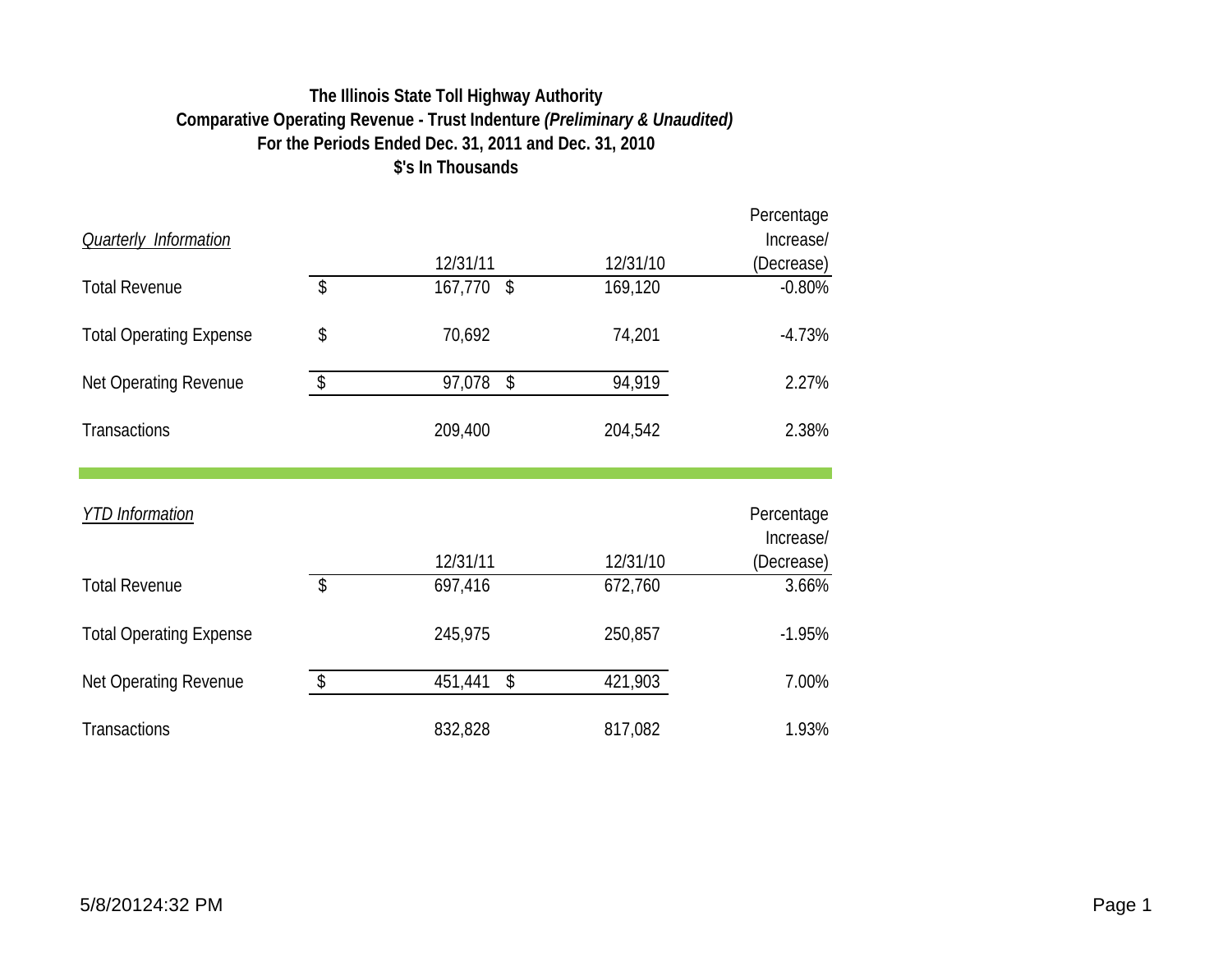#### **STATEMENT OF CHANGES IN FUND BALANCE - REVENUE FUND FOR THE TWELVE MONTHS ENDED DECEMBER 31, 2011**

|                                                            |     |                   |                                       |              |                             |                                  |                               |                          | <b>PRELIMINARY</b>             |               |                |        | <b>UNAUDITED</b>    |
|------------------------------------------------------------|-----|-------------------|---------------------------------------|--------------|-----------------------------|----------------------------------|-------------------------------|--------------------------|--------------------------------|---------------|----------------|--------|---------------------|
|                                                            |     |                   |                                       |              |                             | <b>Revenue Fund</b>              |                               |                          |                                |               |                |        |                     |
|                                                            |     |                   |                                       |              |                             |                                  |                               |                          |                                |               |                |        |                     |
|                                                            |     |                   | <b>Maintenance and Operations</b>     |              |                             | $(4)$ & $(5)$                    |                               |                          |                                |               |                |        |                     |
|                                                            |     |                   | Operating                             |              | Oper. Reserve               |                                  | $(3)$ & $(4)$                 | <b>Renewal and</b>       |                                | <b>System</b> |                |        | <b>Total</b>        |
|                                                            |     | Revenue           | Sub Account                           |              | Sub Account                 | <b>Debt Service</b>              | <b>Debt Reserve</b>           | Replacement              | Improvement                    | Reserve       |                |        | <b>Revenue Fund</b> |
|                                                            |     |                   |                                       |              |                             |                                  |                               |                          |                                |               |                |        |                     |
| <b>OPERATING INCREASES</b>                                 |     |                   |                                       |              |                             |                                  |                               |                          |                                |               |                |        |                     |
| <b>Toll Revenue</b>                                        | \$. | 652,673,895       |                                       |              |                             |                                  |                               |                          |                                |               |                | \$     | 652,673,895         |
| Toll Evasion Recovery - Net                                |     | 33,268,033        |                                       |              |                             |                                  |                               |                          |                                |               |                |        | 33,268,033          |
| Concessions                                                |     | 2,346,143         |                                       |              |                             |                                  |                               |                          |                                |               |                |        | 2,346,143           |
| Interest                                                   |     | 742,790           |                                       |              |                             | 8,720                            | 12,711                        | 192,997                  | 106,849                        |               |                |        | 1,064,067           |
| Miscellaneous<br>Transfer from Revenue Fund <sup>(7)</sup> |     | 8,064,286         |                                       |              |                             |                                  |                               |                          |                                |               |                |        | 8,064,286           |
|                                                            |     | (712,004,365)     | 247,544,455<br>247,544,455 \$<br>- \$ |              |                             | \$<br>244,042,073<br>244,050,793 | \$                            | \$<br>174,000,000        | \$<br>46,417,837<br>46,524,686 | \$            |                | \$     | (0)<br>697,416,424  |
| <b>Total Operating Increases</b>                           | \$  | (14,909,218)      |                                       |              |                             |                                  | 12,711                        | 174,192,997              |                                |               |                |        |                     |
| <b>DECREASES</b>                                           |     |                   |                                       |              |                             |                                  |                               |                          |                                |               |                |        |                     |
| <b>OPERATING EXPENSES:</b>                                 |     |                   |                                       |              |                             |                                  |                               |                          |                                |               |                |        |                     |
| Administration                                             |     |                   | 3,763,388                             |              |                             |                                  |                               |                          |                                |               |                |        | 3,763,388           |
| <b>Chief Counsel</b>                                       |     |                   | 1,547,077                             |              |                             |                                  |                               |                          |                                |               |                |        | 1,547,077           |
| Communications                                             |     |                   | 1,094,603                             |              |                             |                                  |                               |                          |                                |               |                |        | 1,094,603           |
| Diversity & Strategic Dev                                  |     |                   | 6,275                                 |              |                             |                                  |                               |                          |                                |               |                |        | 6,275               |
| Engineering                                                |     |                   | 63,769,789                            |              |                             |                                  |                               |                          |                                |               |                |        | 63,769,789          |
| Executive                                                  |     |                   | 1,284,425                             |              |                             |                                  |                               |                          |                                |               |                |        | 1,284,425           |
| <b>Electronic Tolling</b>                                  |     |                   | 41,722,041                            |              |                             |                                  |                               |                          |                                |               |                |        | 41,722,041          |
| Finance                                                    |     |                   | 36,288,915                            |              |                             |                                  |                               |                          |                                |               |                |        | 36,288,915          |
| Information Technology                                     |     |                   | 10,303,985                            |              |                             |                                  |                               |                          |                                |               |                |        | 10,303,985          |
| <b>Inspector General</b>                                   |     |                   | 1,431,406                             |              |                             |                                  |                               |                          |                                |               |                |        | 1,431,406           |
| <b>Operational Services</b>                                |     |                   | 54,282,426                            |              |                             |                                  |                               |                          |                                |               |                |        | 54,282,426          |
| Police                                                     |     |                   | 26,683,111                            |              |                             |                                  |                               |                          |                                |               |                |        | 26,683,111          |
| Procurement                                                |     |                   | 3,797,065                             |              |                             |                                  |                               |                          |                                |               |                |        | 3,797,065           |
| <b>Total Departmental Expenses</b>                         |     | $\sim$            | 245,974,506                           |              | $\sim$                      | $\omega$                         | $\sim$                        | $\sim$                   | $\sim$                         |               | $\blacksquare$ |        | 245,974,506         |
| <b>Net Operating Revenues</b>                              | \$  | $(14,909,218)$ \$ | 1,569,949 \$                          |              | $\mathcal{L}^{\mathcal{L}}$ | \$<br>244,050,793 \$             |                               | 12,711 \$ 174,192,997 \$ | 46,524,686 \$                  |               |                | \$     | 451,441,918         |
|                                                            |     |                   |                                       |              |                             |                                  |                               |                          |                                |               |                |        |                     |
| <b>OTHER DECREASES:</b>                                    |     |                   |                                       |              |                             |                                  |                               |                          |                                |               |                |        |                     |
| Construction & Other Capital Expenses <sup>(1)</sup>       |     |                   |                                       |              |                             |                                  |                               | 121,731,699              | 20,966,203 (6)                 |               |                |        | 142,697,902         |
| <b>Bond Principal Payments</b>                             |     |                   |                                       |              |                             | 49,910,000                       |                               |                          |                                |               |                |        | 49,910,000          |
| Bonds - Other Financing Costs                              |     |                   |                                       |              |                             | 7,385,546                        | 206,897                       |                          |                                |               |                |        | 7,592,443           |
| Bond Interest- BAB's rebate                                |     |                   |                                       |              |                             | (16, 244, 130)                   |                               |                          |                                |               |                |        | (16, 244, 130)      |
| Bond Interest <sup>(2)</sup>                               |     |                   |                                       |              |                             | 196,920,480                      |                               |                          |                                |               |                |        | 196,920,480         |
| <b>Total Other Decreases</b>                               | \$  | $\sim$            | $\mathfrak s$<br>$\omega$             | $\mathbb{S}$ | $\sim$                      | \$<br>237,971,896 \$             | 206,897                       | \$<br>121,731,699 \$     | 20,966,203                     | <b>S</b>      |                | \$     | 380,876,695         |
|                                                            |     |                   |                                       |              |                             |                                  |                               |                          |                                |               |                |        |                     |
| <b>NET INCREASES (DECREASES)</b>                           |     | (14,909,218)      | 1,569,949                             |              |                             | 6,078,897                        | (194, 186)                    | 52,461,298               | 25,558,483                     |               |                |        | 70,565,223          |
|                                                            |     |                   |                                       |              |                             |                                  |                               |                          |                                |               |                |        |                     |
| MISCELLANOUS INCREASES/(DECREASES):                        |     |                   |                                       |              |                             |                                  |                               |                          |                                |               |                |        |                     |
| Unrealized Gain/Loss on Investments                        |     | (299, 150)        |                                       |              |                             |                                  |                               |                          |                                |               |                |        | (299, 150)          |
| Reallocation of prior year fund balance <sup>(8)</sup>     |     | 13,475,782        |                                       |              |                             |                                  |                               |                          | (13, 475, 782)                 |               |                |        |                     |
| <b>CHANGE IN FUND BALANCE</b>                              |     | (1,732,586)       | 1,569,949                             |              | $\overline{\phantom{a}}$    | 6,078,897                        | (194, 186)                    | 52,461,298               | 12,082,701                     |               | $\sim$         |        | 70,266,073          |
|                                                            |     |                   |                                       |              |                             |                                  |                               |                          |                                |               |                |        |                     |
|                                                            |     |                   |                                       |              |                             |                                  |                               |                          |                                |               |                |        |                     |
| FUND BALANCE, JANUARY 1, 2011                              |     | 23,122,117        | 7,449,579                             |              | 17,000,000                  | 89,936,130                       | 207,479,573                   | 176,098,866              | 125,183,250                    |               |                |        | 646,269,515         |
| FUND BALANCE, DECEMBER 31, 2011                            | \$  | 21,389,531 \$     | 9,019,528 \$                          |              | 17,000,000 \$               | 96,015,027 \$                    | 207,285,387 \$ 228,560,164 \$ |                          | 137,265,951 \$                 |               |                | $-$ \$ | 716,535,588         |
|                                                            |     |                   |                                       |              |                             |                                  |                               |                          |                                |               |                |        |                     |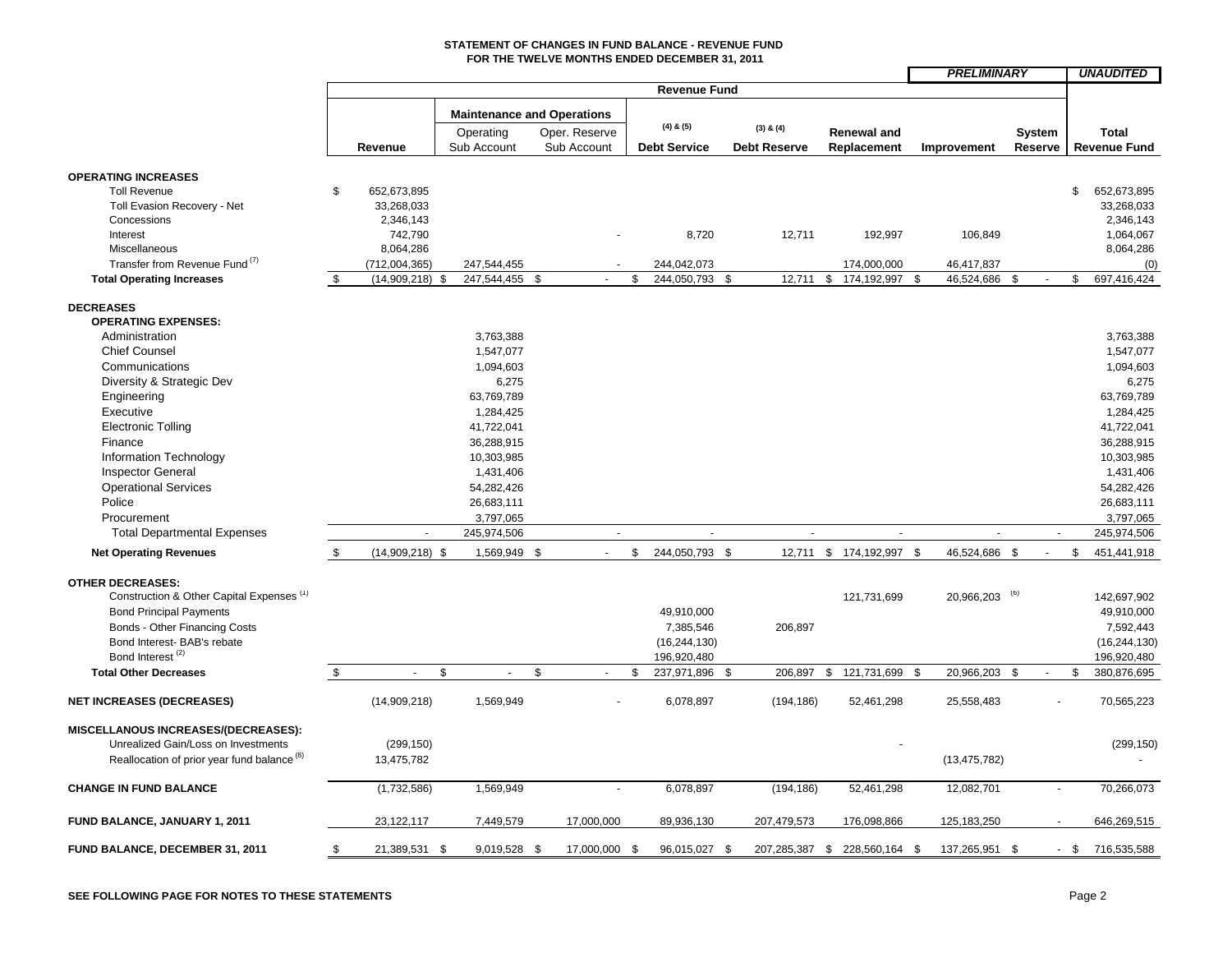## **THE ILLINOIS STATE TOLL HIGHWAY AUTHORITY NOTES TO THE YTD STATEMENT OF CHANGES IN FUND BALANCE - REVENUE FUND FOR THE TWELVE MONTHS ENDED DECEMBER 31, 2011**

- (1) Construction and other capital expenses for Renewal and Replacement and Improvement include accrued expenses.
- (2) Bond interest expense represents accrued interest payable.
- (3) In November 2008 the Tollway purchased a \$100 million Financial Guaranty Insurance Policy to satisfy a portion of its Debt Reserve Requirement. The \$5 million premium paid for this Policy is being amortized over the life of the Policy (24.1 years).
- (4) Cash balances held by Trustee at Dec. 31, 2011 are \$177 million in the Debt Service accounts and \$203 million in the Debt Reserve account.
- (5) By board resolution in 2010, \$30 million was transferred to the bond trustee for SWAP termination payments. The remaining balance in this account is \$19.4 million. This is included in the \$177 million debt service amount in note (4).
- (6) Includes \$642,247 of bad debt expense reversal.
- (7) Includes amounts collected after the last transfer date (December 20, 2011) have been applied as of December 31, 2011.
- (8) During preparation of the Trust Indenture statement (unaudited) for the period ending December 31, 2011, it was determined that a total of \$13.5 million was incorrectly allocated within the Revenue Fund to the Improvement Account during prior years. These allocations are reversed through the entry "reallocation of fund balances" listed in thIs statement. Prior year revenue and expenditures are not affected by this change.

Page 3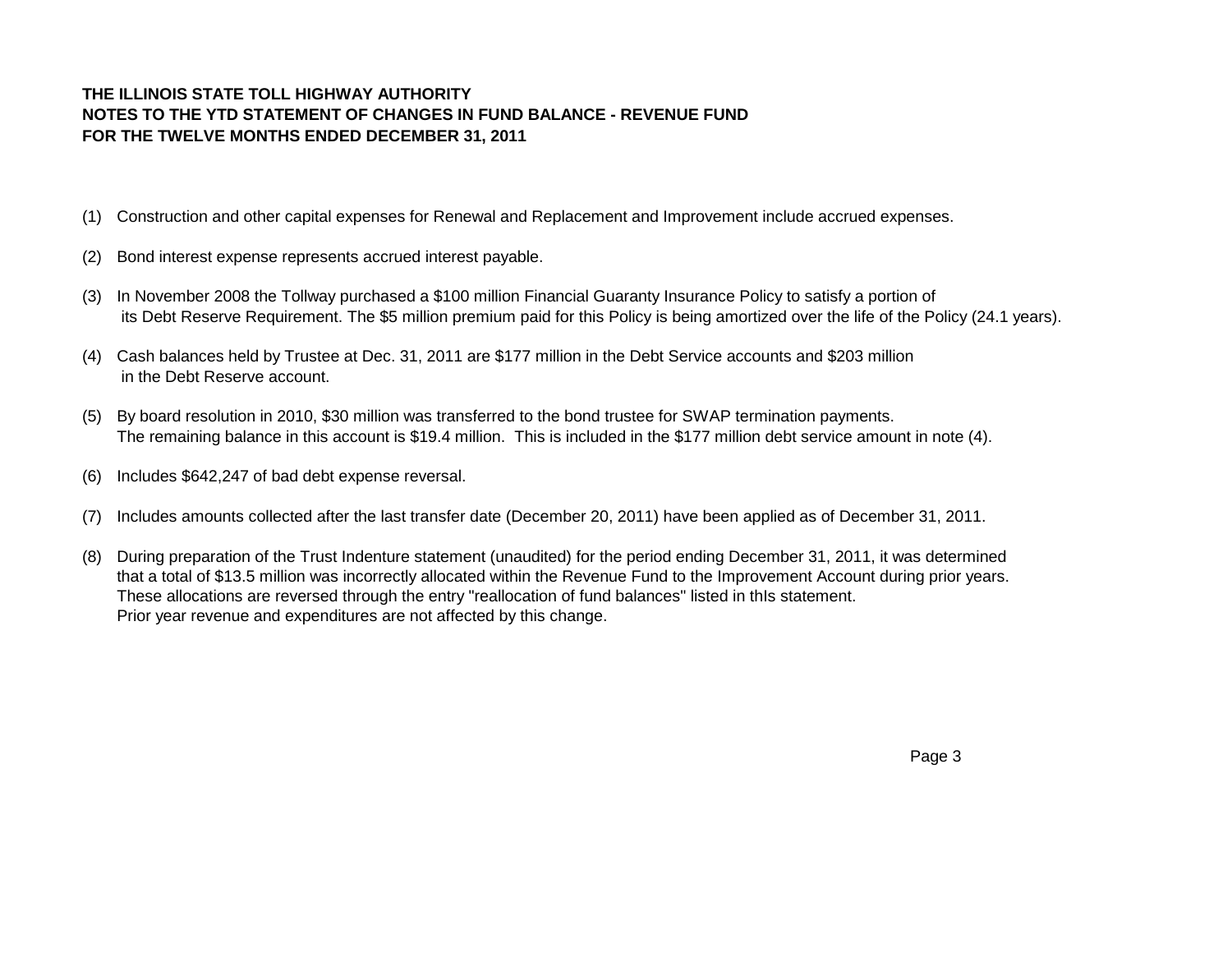## **THE ILLINOIS STATE TOLL HIGHWAY AUTHORITY STATEMENT OF CHANGES IN FUND BALANCE - BY FUND FOR THE TWELVE MONTHS ENDED DECEMBER 31, 2011**

| <i><b>UNAUDITED</b></i>   |
|---------------------------|
| <i><b>PRELIMINARY</b></i> |

|                                                        | Revenue           | Construction |                          |                   |
|--------------------------------------------------------|-------------------|--------------|--------------------------|-------------------|
|                                                        | Fund              | Fund         |                          | Total             |
| <b>OPERATING INCREASES</b>                             |                   |              |                          |                   |
| <b>Toll Revenue</b>                                    | \$<br>652,673,895 |              |                          | \$<br>652,673,895 |
| <b>Toll Evasion Recovery</b>                           | 33,268,033        |              |                          | 33,268,033        |
| Concessions                                            | 2,346,143         |              |                          | 2,346,143         |
| Interest                                               | 1,064,067         |              |                          | 1,064,067         |
| Miscellaneous                                          | 8,064,286         |              |                          | 8,064,286         |
| <b>Transfer from Revenue Fund</b>                      |                   |              |                          |                   |
| <b>Total Increases</b>                                 | \$<br>697,416,424 | \$           |                          | \$<br>697,416,424 |
|                                                        |                   |              |                          |                   |
| <b>DECREASES</b>                                       |                   |              |                          |                   |
| <b>OPERATING EXPENSES:</b>                             |                   |              |                          |                   |
| Administration                                         | 3,763,388         |              |                          | 3,763,388         |
| <b>Chief Counsel</b>                                   | 1,547,077         |              |                          | 1,547,077         |
| Communications                                         | 1,094,603         |              |                          | 1,094,603         |
| Diversity & Strategic Development                      | 6,275             |              |                          | 6,275             |
| Engineering                                            | 63,769,789        |              |                          | 63,769,789        |
| Executive                                              | 1,284,425         |              |                          | 1,284,425         |
| <b>Electronic Tolling</b>                              | 41,722,041        |              |                          | 41,722,041        |
| Finance                                                | 36,288,915        |              |                          | 36,288,915        |
| Information Technology                                 | 10,303,985        |              |                          | 10,303,985        |
| <b>Inspector General</b>                               | 1,431,406         |              |                          | 1,431,406         |
| <b>Operational Services</b>                            | 54,282,426        |              |                          | 54,282,426        |
| Police                                                 | 26,683,111        |              |                          | 26,683,111        |
| Procurment                                             | 3,797,065         |              |                          | 3,797,065         |
| <b>Total Departmental Expenses</b>                     | 245,974,506       |              | $\overline{\phantom{a}}$ | 245,974,506       |
| <b>Net Operating Revenues</b>                          | \$<br>451,441,918 | \$           |                          | \$<br>451,441,918 |
|                                                        |                   |              |                          |                   |
| <b>OTHER DECREASES:</b>                                |                   |              |                          |                   |
| Construction & Other Capital Expenses <sup>(1)</sup>   | 142,697,902       |              |                          | 142,697,902       |
| <b>Bond Principal Payments</b>                         | 49,910,000        |              |                          | 49,910,000        |
| Bonds - Other Financing Costs                          | 7,592,443         |              |                          | 7,592,443         |
| Bond Interest- BAB's rebate                            | (16, 244, 130)    |              |                          | (16, 244, 130)    |
| Bond Interest <sup>(2)</sup>                           | 196,920,480       |              |                          | 196,920,480       |
| <b>Total Other Decreases</b>                           | \$<br>380,876,695 | \$           | $\overline{a}$           | \$<br>380,876,695 |
| <b>NET INCREASES (DECREASES)</b>                       | \$<br>70,565,223  | \$           |                          | \$<br>70,565,223  |
| <b>MISCELLANOUS INCREASES/(DECREASES):</b>             |                   |              |                          |                   |
| Unrealized Gain/Loss on Investments                    | (299, 150)        |              |                          | (299, 150)        |
| Reallocation of prior year fund balance <sup>(8)</sup> |                   |              |                          |                   |
| <b>CHANGE IN FUND BALANCE</b>                          | 70,266,073        |              |                          | 70,266,073        |
| <b>FUND BALANCE, JANUARY 1, 2011</b>                   | 646,269,515       |              |                          | 646,269,515       |
|                                                        |                   |              |                          |                   |
| FUND BALANCE, DECEMBER 31, 2011                        | \$<br>716,535,588 | \$           |                          | \$<br>716,535,588 |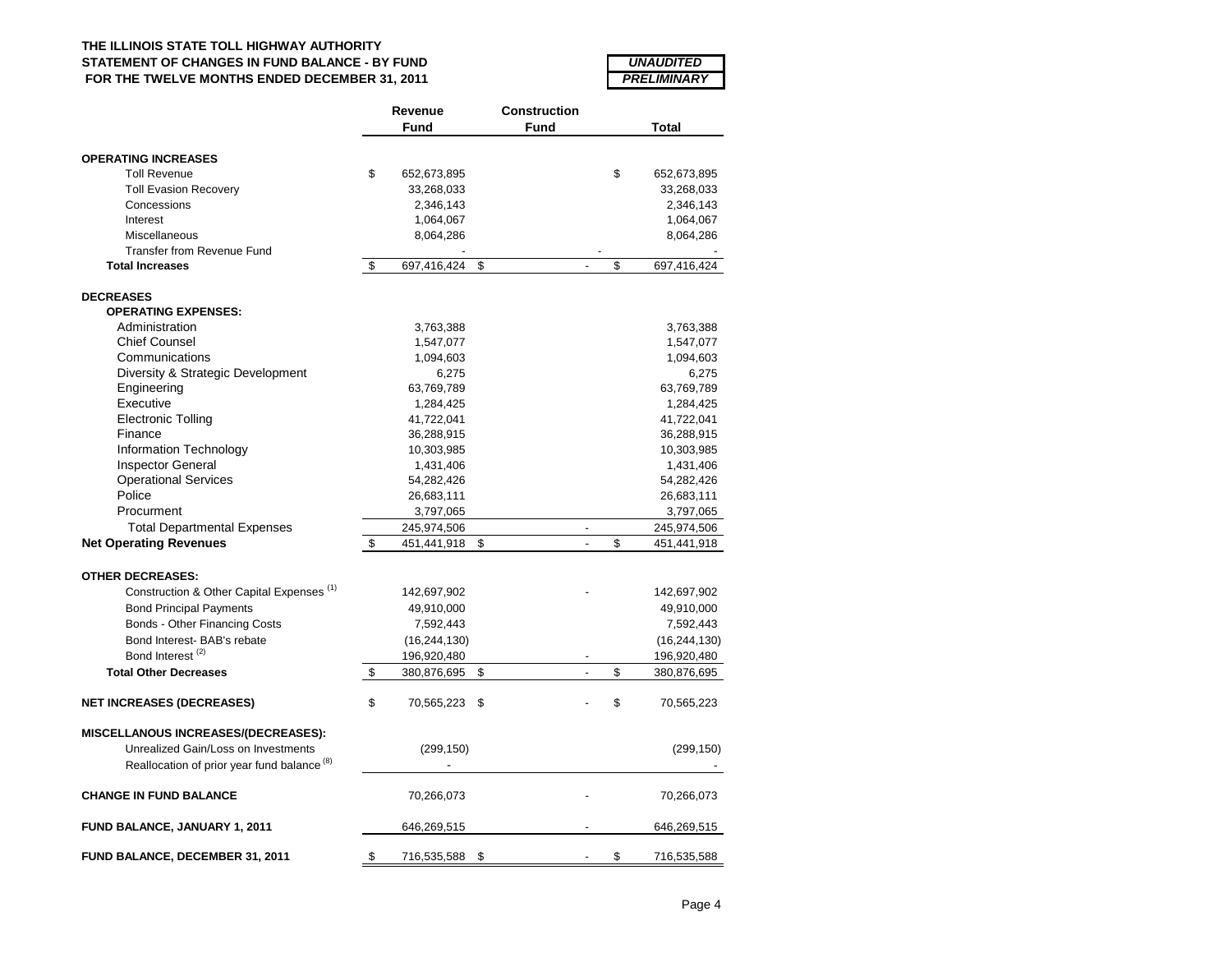### **THE ILLINOIS STATE TOLL HIGHWAY AUTHORITY STATEMENT OF CHANGES IN FUND BALANCE - REVENUE FUND FOR THE QUARTER ENDED DECEMBER 31, 2011**

|                                         |    |                     |                  |                                   |                     |                                             |                          | <b>PRELIMINARY</b>     |                |               | <b>UNAUDITED</b>    |
|-----------------------------------------|----|---------------------|------------------|-----------------------------------|---------------------|---------------------------------------------|--------------------------|------------------------|----------------|---------------|---------------------|
|                                         |    |                     |                  |                                   | <b>Revenue Fund</b> |                                             |                          |                        |                |               |                     |
|                                         |    |                     |                  | <b>Maintenance and Operations</b> |                     |                                             |                          |                        |                |               |                     |
|                                         |    |                     | Operating        | Oper. Reserve                     |                     |                                             | <b>Renewal and</b>       |                        | System         |               | <b>Total</b>        |
|                                         |    | Revenue             | Sub Account      | Sub Account                       | <b>Debt Service</b> |                                             | Debt Reserve Replacement | Improvement            | Reserve        |               | <b>Revenue Fund</b> |
|                                         |    |                     |                  |                                   |                     |                                             |                          |                        |                |               |                     |
| <b>OPERATING INCREASES</b>              |    |                     |                  |                                   |                     |                                             |                          |                        |                |               |                     |
| <b>Toll Revenue</b>                     | \$ | 165,307,711         |                  |                                   |                     |                                             |                          |                        |                | \$            | 165,307,711         |
| Toll Evasion Recovery - Net             |    | 391.673             |                  |                                   |                     |                                             |                          |                        |                |               | 391.673             |
| Concessions                             |    | 587,259             |                  |                                   |                     |                                             |                          |                        |                |               | 587,259             |
| Interest                                |    | 139,288             |                  |                                   | 2,897               | 4,027                                       | $\mathbf 0$              | $\mathbf 0$            |                |               | 146,212             |
| Miscellaneous                           |    | 1,337,582           |                  |                                   |                     |                                             |                          |                        |                |               | 1,337,582           |
| Transfer from Revenue Fund              |    | (196, 884, 640)     | 63,748,509       |                                   | 61,062,446          |                                             | 35,850,422               | 36,223,263             |                |               | (0)                 |
| <b>Total Operating Increases*</b>       | -S | $(29, 121, 127)$ \$ | 63,748,509       | \$<br>$\sim$                      | \$<br>61,065,343    | 4,027<br>\$                                 | 35,850,422<br>\$         | <b>S</b><br>36,223,263 | \$<br>$\sim$   | \$            | 167,770,437         |
|                                         |    |                     |                  |                                   |                     |                                             |                          |                        |                |               |                     |
| <b>DECREASES</b>                        |    |                     |                  |                                   |                     |                                             |                          |                        |                |               |                     |
| <b>OPERATING EXPENSES:</b>              |    |                     |                  |                                   |                     |                                             |                          |                        |                |               |                     |
| Administration                          |    |                     | 1,178,788        |                                   |                     |                                             |                          |                        |                |               | 1,178,788           |
| <b>Chief Counsel</b>                    |    |                     | 404,645          |                                   |                     |                                             |                          |                        |                |               | 404,645             |
| Communications                          |    |                     | 339,676          |                                   |                     |                                             |                          |                        |                |               | 339,676             |
| Diversity & Strategic Dev               |    |                     | 6,275            |                                   |                     |                                             |                          |                        |                |               | 6,275               |
| Engineering                             |    |                     | 20,133,092       |                                   |                     |                                             |                          |                        |                |               | 20,133,092          |
| Executive                               |    |                     | 474,228          |                                   |                     |                                             |                          |                        |                |               | 474,228             |
| <b>Electronic Tolling</b>               |    |                     | 10,105,910       |                                   |                     |                                             |                          |                        |                |               | 10,105,910          |
| Finance                                 |    |                     | 9,725,723        |                                   |                     |                                             |                          |                        |                |               | 9,725,723           |
| Information Technology                  |    |                     | 4,982,116        |                                   |                     |                                             |                          |                        |                |               | 4,982,116           |
| <b>Inspector General</b>                |    |                     | 390,473          |                                   |                     |                                             |                          |                        |                |               | 390,473             |
| <b>Operational Services</b>             |    |                     | 14,926,635       |                                   |                     |                                             |                          |                        |                |               | 14,926,635          |
| Police                                  |    |                     | 6,769,010        |                                   |                     |                                             |                          |                        |                |               | 6,769,010           |
| Procurement                             |    |                     | 1,255,824        |                                   |                     |                                             |                          |                        |                |               | 1,255,824           |
| <b>Total Departmental Expenses</b>      |    |                     | 70,692,395       | $\sim$                            |                     |                                             |                          |                        |                |               | 70,692,395          |
| <b>Net Operating Revenues</b>           | \$ | $(29, 121, 127)$ \$ | $(6,943,886)$ \$ | $\blacksquare$                    | \$<br>61,065,343 \$ | 4,027                                       | 35,850,422 \$<br>-\$     | 36,223,263 \$          |                | $\mathfrak s$ | 97,078,042          |
| <b>OTHER DECREASES:</b>                 |    |                     |                  |                                   |                     |                                             |                          |                        |                |               |                     |
| Construction & Other Capital Expenses   |    |                     |                  |                                   |                     |                                             | 42,675,406               | 10,620,548             |                |               | 53,295,954          |
| <b>Bond Principal Payments</b>          |    |                     |                  |                                   |                     |                                             |                          |                        |                |               |                     |
| Bonds - Other Financing Costs           |    |                     |                  |                                   | 2,566,657           | 51,725                                      |                          |                        |                |               | 2,618,382           |
| <b>Bond Interest</b>                    |    |                     |                  |                                   | 49,318,267          |                                             |                          |                        |                |               | 49,318,267          |
| Bond Interest- BAB's rebate             |    |                     |                  |                                   | (8, 122, 065)       |                                             |                          |                        |                |               | (8, 122, 065)       |
| <b>Total Other Decreases</b>            | \$ | $\sim$              | \$<br>÷.         | \$<br>$\overline{a}$              | \$<br>43,762,859    | 51,725<br>\$                                | 42,675,406<br>-\$        | 10,620,548<br>- \$     | \$<br>$\sim$   | \$            | 97,110,538          |
|                                         |    |                     |                  |                                   |                     |                                             |                          |                        |                |               |                     |
| <b>NET INCREASES (DECREASES)</b>        |    | (29, 121, 127)      | (6,943,886)      |                                   | 17,302,484          | (47, 698)                                   | (6,824,984)              | 25,602,715             |                |               | (32, 496)           |
| MISCELLANOUS INCREASES/(DECREASES):     |    |                     |                  |                                   |                     |                                             |                          |                        |                |               |                     |
| Unrealized Gain/Loss on Investments     |    | (26,000)            |                  |                                   |                     |                                             |                          |                        |                |               | (26,000)            |
| Reallocation of prior year fund balance |    | 13,475,782          |                  |                                   |                     |                                             |                          | (13, 475, 782)         |                |               |                     |
|                                         |    |                     |                  |                                   |                     |                                             |                          |                        |                |               |                     |
| <b>CHANGE IN FUND BALANCE</b>           |    | (15,671,345)        | (6,943,886)      |                                   | 17,302,484          | (47, 698)                                   | (6,824,984)              | 12,126,933             | $\blacksquare$ |               | (58, 496)           |
| FUND BALANCE, SEPTEMBER 30, 2011        |    | 37,060,876          | 15,963,414       | 17,000,000                        | 78,712,543          | 207,333,085                                 | 235,385,148              | 125,139,018            |                |               | 716,594,083         |
| FUND BALANCE, DECEMBER 31, 2011         | \$ | 21,389,531 \$       | 9,019,528 \$     | 17,000,000 \$                     |                     | 96,015,027 \$ 207,285,387 \$ 228,560,164 \$ |                          | 137,265,951 \$         |                | $-$ \$        | 716,535,588         |
|                                         |    |                     |                  |                                   |                     |                                             |                          |                        |                |               |                     |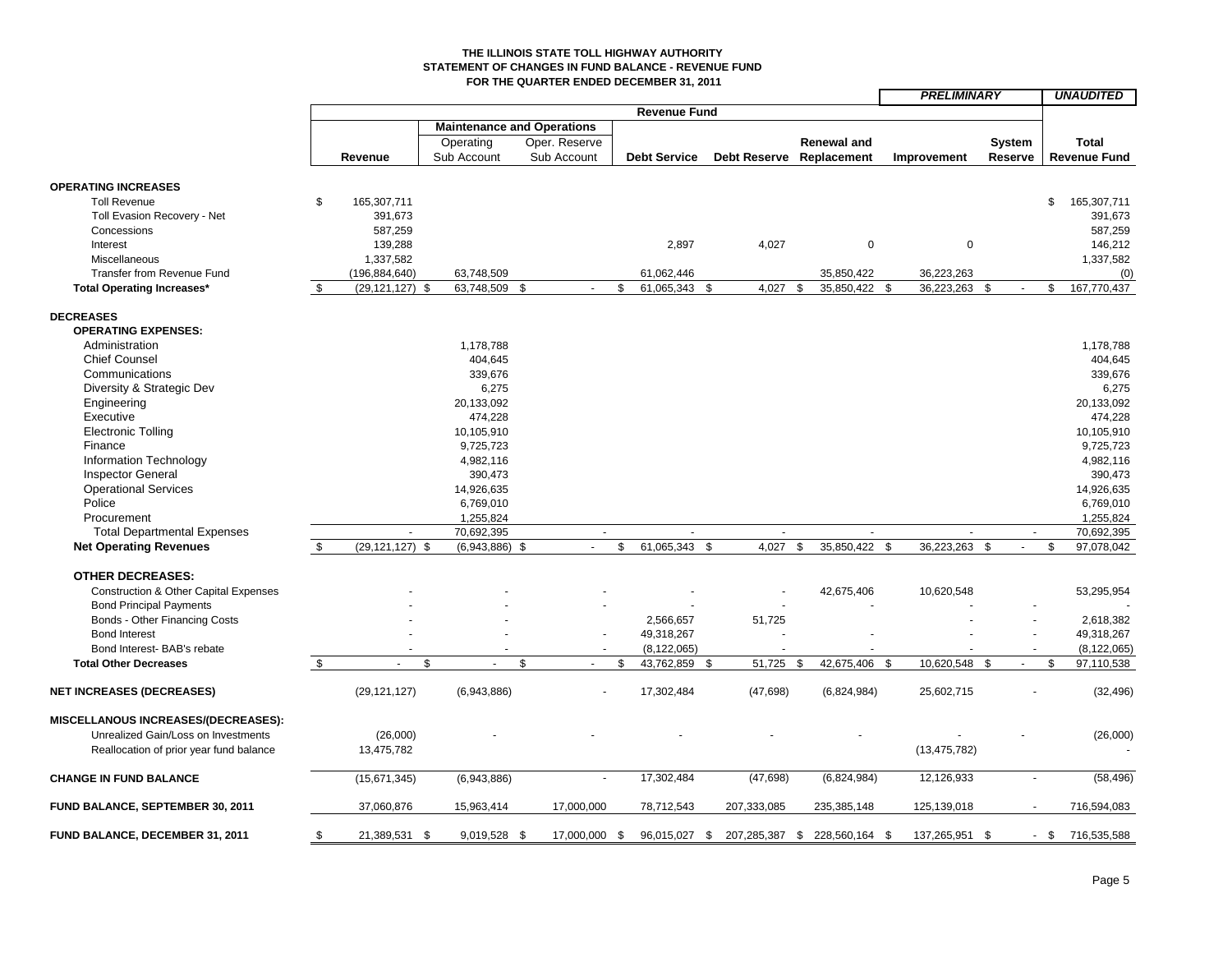## **THE ILLINOIS STATE TOLL HIGHWAY AUTHORITY STATEMENT OF CHANGES IN FUND BALANCE - BY FUND FOR THE QUARTER ENDED DECEMBER 31, 2011**

| <i><b>UNAUDITED</b></i> |
|-------------------------|
| PRELIMINARY             |

|                                                  | Revenue              | <b>Construction</b> |                          |               |
|--------------------------------------------------|----------------------|---------------------|--------------------------|---------------|
|                                                  | <b>Fund</b>          | <b>Fund</b>         |                          | Total         |
| <b>OPERATING INCREASES</b>                       |                      |                     |                          |               |
| <b>Toll Revenue</b>                              | \$<br>165,307,711    |                     | \$                       | 165,307,711   |
| <b>Toll Evasion Recovery</b>                     | 391,673              |                     |                          | 391,673       |
| Concessions                                      | 587,259              |                     |                          | 587,259       |
| Interest                                         | 146,212              |                     |                          | 146,212       |
| Miscellaneous                                    | 1,337,582            |                     |                          | 1,337,582     |
| Transfer from Revenue Fund                       | 0                    |                     |                          |               |
| <b>Total Increases</b>                           | \$<br>167,770,437    | \$                  | \$                       | 167,770,437   |
| <b>DECREASES</b>                                 |                      |                     |                          |               |
| <b>OPERATING EXPENSES:</b>                       |                      |                     |                          |               |
| Administration                                   | 1,178,788            |                     |                          | 1,178,788     |
| <b>Chief Counsel</b>                             | 404,645              |                     |                          | 404,645       |
| Communications                                   | 339,676              |                     |                          | 339,676       |
| Diversity & Strategic Dev                        | 6,275                |                     |                          | 6,275         |
| Engineering                                      | 20,133,092           |                     |                          | 20,133,092    |
| Executive                                        | 474,228              |                     |                          | 474,228       |
| <b>Electronic Tolling</b>                        | 10,105,910           |                     |                          | 10,105,910    |
| Finance                                          | 9,725,723            |                     |                          | 9,725,723     |
| Information Technology                           | 4,982,116            |                     |                          | 4,982,116     |
| <b>Inspector General</b>                         | 390,473              |                     |                          | 390,473       |
| <b>Operational Services</b>                      | 14,926,635           |                     |                          | 14,926,635    |
| Police                                           | 6,769,010            |                     |                          | 6,769,010     |
| Procurment                                       | 1,255,824            |                     |                          | 1,255,824     |
| <b>Total Departmental Expenses</b>               | 70,692,395           |                     | $\overline{\phantom{a}}$ | 70,692,395    |
| <b>Net Operating Revenues</b>                    | \$<br>97,078,042     | \$                  | \$                       | 97,078,042    |
| <b>OTHER DECREASES:</b>                          |                      |                     |                          |               |
| <b>Construction &amp; Other Capital Expenses</b> | 53,295,954           |                     |                          | 53,295,954    |
| <b>Bond Principal Payments</b>                   | 0                    |                     |                          |               |
| Bonds - Other Financing Costs                    | 2,618,382            |                     |                          | 2,618,382     |
| Bond Interest- BAB's rebate                      | (8, 122, 065)        |                     |                          | (8, 122, 065) |
| <b>Bond Interest</b>                             | 49,318,267           |                     |                          | 49,318,267    |
| <b>Total Other Decreases</b>                     | \$<br>97,110,538     | \$                  | \$                       | 97,110,538    |
| <b>NET INCREASES (DECREASES)</b>                 | \$<br>$(32, 496)$ \$ |                     | \$                       | (32, 496)     |
| <b>MISCELLANOUS INCREASES/(DECREASES):</b>       |                      |                     |                          |               |
| Unrealized Gain/Loss on Investments              | (26,000)             |                     |                          | (26,000)      |
| Reallocation of prior year fund balance          |                      |                     |                          |               |
| <b>CHANGE IN FUND BALANCE</b>                    | (58, 496)            |                     |                          | (58, 496)     |
| <b>FUND BALANCE, SEPTEMBER 30, 2011</b>          | 716,594,083          |                     |                          | 716,594,083   |
| FUND BALANCE, DECEMBER 31, 2011                  | \$<br>716,535,588    | \$                  | \$                       | 716,535,588   |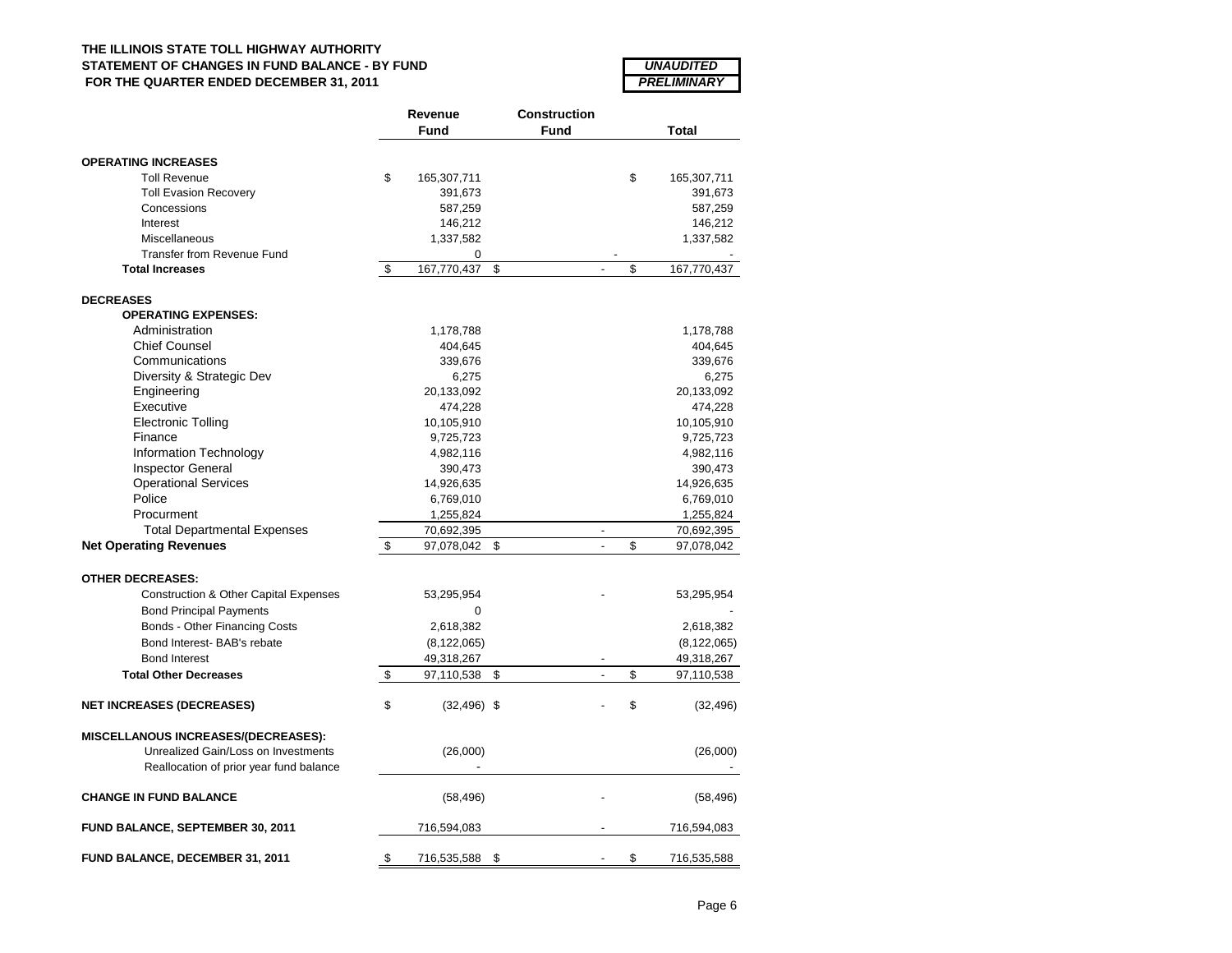#### **THE ILLINOIS STATE TOLL HIGHWAY AUTHORITY STATEMENT OF CHANGES IN FUND BALANCE - REVENUE FUND FOR THE TWELVE MONTHS ENDED DECEMBER 31, 2010**

|                                                         |          |                           |                                   |                |               |                     |     |                        |      |                    |          |                | PRELIMINARY  |          | <b>UNAUDITED</b>          |
|---------------------------------------------------------|----------|---------------------------|-----------------------------------|----------------|---------------|---------------------|-----|------------------------|------|--------------------|----------|----------------|--------------|----------|---------------------------|
|                                                         |          |                           |                                   |                |               | <b>Revenue Fund</b> |     |                        |      |                    |          |                |              |          |                           |
|                                                         |          |                           | <b>Maintenance and Operations</b> |                |               |                     |     |                        |      |                    |          |                |              |          |                           |
|                                                         |          |                           | Operating                         |                | Oper. Reserve | <b>Debt</b>         |     | <b>Debt</b>            |      | <b>Renewal and</b> |          |                | System       |          | <b>Total</b>              |
|                                                         |          | Revenue                   | Sub Account                       |                | Sub Account   | <b>Service</b>      |     | Reserve <sup>(3)</sup> |      | Replacement        |          | Improvement    | Reserve      |          | <b>Revenue Fund</b>       |
|                                                         |          |                           |                                   |                |               |                     |     |                        |      |                    |          |                |              |          |                           |
| <b>OPERATING INCREASES</b><br><b>Toll Revenue</b>       | \$       |                           |                                   |                |               |                     |     |                        |      |                    |          |                |              | \$       |                           |
| Toll Evasion Recovery - Net                             |          | 628,753,508<br>35,527,409 |                                   |                |               |                     |     |                        |      |                    |          |                |              |          | 628,753,508<br>35,527,409 |
| Concessions                                             |          | 2,462,602                 |                                   |                |               |                     |     |                        |      |                    |          |                |              |          | 2,462,602                 |
| Interest                                                |          | 514,224                   |                                   |                |               | 34,306              |     | 65,286                 |      | 581,175            |          | 554,910        |              |          | 1,749,901                 |
| Miscellaneous                                           |          | 4,945,078                 |                                   |                |               |                     |     |                        |      |                    |          |                |              |          | 4,945,078                 |
| Transfer from Revenue Fund                              |          | (665, 456, 106)           | 253,312,115                       |                |               | 224,984,855         |     |                        |      | 187, 159, 136      |          |                |              |          |                           |
| Last 10 Days of Revenue <sup>(7)</sup>                  |          | (18, 356, 176)            |                                   |                |               |                     |     |                        |      | 18,356,176         |          |                |              |          |                           |
| <b>Total Operating Increases*</b>                       | -S       | (11,609,461)<br>\$.       | 253,312,115                       | \$             | $\sim$        | \$225,019,161       | \$. | 65.286                 | \$.  | 206,096,487        | £.       | 554.910        | ፍ            | \$       | 673.438.498               |
|                                                         |          |                           |                                   |                |               |                     |     |                        |      |                    |          |                |              |          |                           |
| <b>DECREASES</b>                                        |          |                           |                                   |                |               |                     |     |                        |      |                    |          |                |              |          |                           |
| <b>OPERATING EXPENSES:</b>                              |          |                           |                                   |                |               |                     |     |                        |      |                    |          |                |              |          |                           |
| Administration                                          |          |                           | 3,398,037                         |                |               |                     |     |                        |      |                    |          |                |              |          | 3,398,037                 |
| Legal                                                   |          |                           | 1,473,752                         |                |               |                     |     |                        |      |                    |          |                |              |          | 1,473,752                 |
| Communications                                          |          |                           | 1,073,700                         |                |               |                     |     |                        |      |                    |          |                |              |          | 1,073,700                 |
| Engineering                                             |          |                           | 64,049,827                        |                |               |                     |     |                        |      |                    |          |                |              |          | 64,049,827                |
| Executive                                               |          |                           | 1,284,309                         |                |               |                     |     |                        |      |                    |          |                |              |          | 1,284,309                 |
| <b>Business Systems</b>                                 |          |                           | 41,903,974                        |                |               |                     |     |                        |      |                    |          |                |              |          | 41,903,974                |
| Finance                                                 |          |                           | 41,762,009                        |                |               |                     |     |                        |      |                    |          |                |              |          | 41,762,009                |
| Information Technology<br><b>Internal Audit</b>         |          |                           | 8,521,171<br>754,578              |                |               |                     |     |                        |      |                    |          |                |              |          | 8,521,171<br>754,578      |
|                                                         |          |                           |                                   |                |               |                     |     |                        |      |                    |          |                |              |          |                           |
| <b>Inspector General</b><br><b>Operational Services</b> |          |                           | 510,863                           |                |               |                     |     |                        |      |                    |          |                |              |          | 510,863<br>56,648,285     |
| Police                                                  |          |                           | 56,648,285<br>26,060,690          |                |               |                     |     |                        |      |                    |          |                |              |          | 26,060,690                |
| Procurement                                             |          |                           | 3,415,423                         |                |               |                     |     |                        |      |                    |          |                |              |          | 3,415,423                 |
| <b>Total Departmental Expenses</b>                      |          |                           | 250,856,618                       |                |               |                     |     |                        |      |                    |          |                |              |          | 250,856,618               |
| <b>Net Operating Revenues</b>                           | \$       | $(11,609,461)$ \$         | 2,455,497                         | $\mathfrak{s}$ | $\omega$      | \$225,019,161       | \$  | 65,286                 | \$   | 206,096,487        | \$       | 554,910        | $\mathbf{s}$ | \$       | 422,581,880               |
|                                                         |          |                           |                                   |                |               |                     |     |                        |      |                    |          |                |              |          |                           |
| <b>OTHER DECREASES:</b>                                 |          |                           |                                   |                |               |                     |     |                        |      |                    |          |                |              |          |                           |
| Construction Expenses <sup>(1)</sup>                    |          |                           |                                   |                |               |                     |     |                        |      | 168,214,616        |          | 55,552,692     |              |          | 223,767,308               |
| <b>Bond Principal Payments</b>                          |          |                           |                                   |                |               | 1,065,000           |     |                        |      |                    |          |                |              |          | 1,065,000                 |
| Bonds - Other Financing Costs                           |          |                           |                                   |                |               | 1,636,191           |     | 206,897                |      |                    |          |                |              |          | 1,843,088                 |
| <b>Swap Termination Fees</b>                            |          |                           |                                   |                |               | 10,331,528          |     |                        |      |                    |          |                |              |          | 10,331,528                |
| Loss on Defeased Bonds                                  |          |                           |                                   |                |               | 42,977              |     |                        |      |                    |          |                |              |          | 42,977                    |
| <b>Build America Bond Interest Subsidy</b>              |          |                           |                                   |                |               | (16, 132, 636)      |     |                        |      |                    |          |                |              |          | (16, 132, 636)            |
| Bond Interest <sup>(2)</sup>                            |          |                           |                                   |                |               | 198,198,124         |     |                        |      |                    |          |                |              | \$       | 198,198,124               |
| <b>Total Other Decreases</b>                            | \$       | S                         |                                   |                |               | \$195,141,184       | -S  | 206,897                | - \$ | 168,214,616        | <b>S</b> | 55,552,692     | \$           |          | 419,115,389               |
| <b>NET INCREASES (DECREASES)</b>                        |          | (11,609,461)              | 2,455,497                         |                |               | 29,877,977          |     | (141, 611)             |      | 37,881,871         |          | (54, 997, 782) |              |          | 3,466,491                 |
| MISCELLANOUS INCREASES/(DECREASES):                     |          |                           |                                   |                |               |                     |     |                        |      |                    |          |                |              |          |                           |
| Transfer of funds for swap termination (5)              |          |                           |                                   |                |               | 30,000,000          |     |                        |      |                    |          | (30,000,000)   |              |          |                           |
| Unrealized Gain/Loss on Investments                     |          | 279,500                   |                                   |                |               |                     |     |                        |      |                    |          |                |              |          | 279,500                   |
| Reclass fund balance per fund                           |          |                           |                                   |                |               |                     |     |                        |      |                    |          |                |              |          |                           |
| balance reconciliation                                  |          | (4, 163, 222)             |                                   |                |               | 4,163,222           |     |                        |      |                    |          |                |              |          |                           |
| Fund Balance Adjustment                                 |          |                           |                                   |                |               |                     |     | (2,597,611)            |      |                    |          |                |              |          | (2,597,611)               |
| <b>CHANGE IN FUND BALANCE</b>                           |          | (15, 493, 183)            | 2,455,497                         |                |               | 64,041,199          |     | (2,739,222)            |      | 37,881,871         |          | (84, 997, 782) |              |          | 1,148,380                 |
|                                                         |          |                           |                                   |                |               |                     |     |                        |      |                    |          |                |              |          |                           |
| FUND BALANCE, JANUARY 1, 2010                           |          | 39,293,902                | 4,994,082                         |                | 17,000,000    | 25,894,932          |     | 210,218,796            |      | 138,216,995        |          | 210,094,273    |              |          | 645,712,980               |
| FUND BALANCE, DECEMBER 31, 2010                         | <b>S</b> | 23,800,719<br>- \$        | 7,449,579                         |                | 17,000,000 \$ | 89,936,131          |     | \$207,479,574 \$       |      | 176,098,866        | - \$     | 125,096,491 \$ |              | <b>S</b> | 646,861,360               |

(1) Construction expenses for Renewal and Replacement and Improvement include accrued expenses.

(2) Bond interest expense represents interest payable accrued, not paid.

(3) During November 2008 the Tollway purchased a \$100 million surety bond for \$5 million. This policy is being amortized over the life of the bonds (25 years).

(4) Amounts were authorized by the board of directors for swap termination payments only. Remaining balance can not be used to meet debt service obligations.<br>(5) On September 30, 2010 the Tollway board of directors author

(6) Cash balance held by bond trustee are as follows. Debt Service - \$156 million. Debt Reserve - \$203 million.

(7) Represents amounts collected after the last transfer date of the year that have been applied as of December 31, 2010.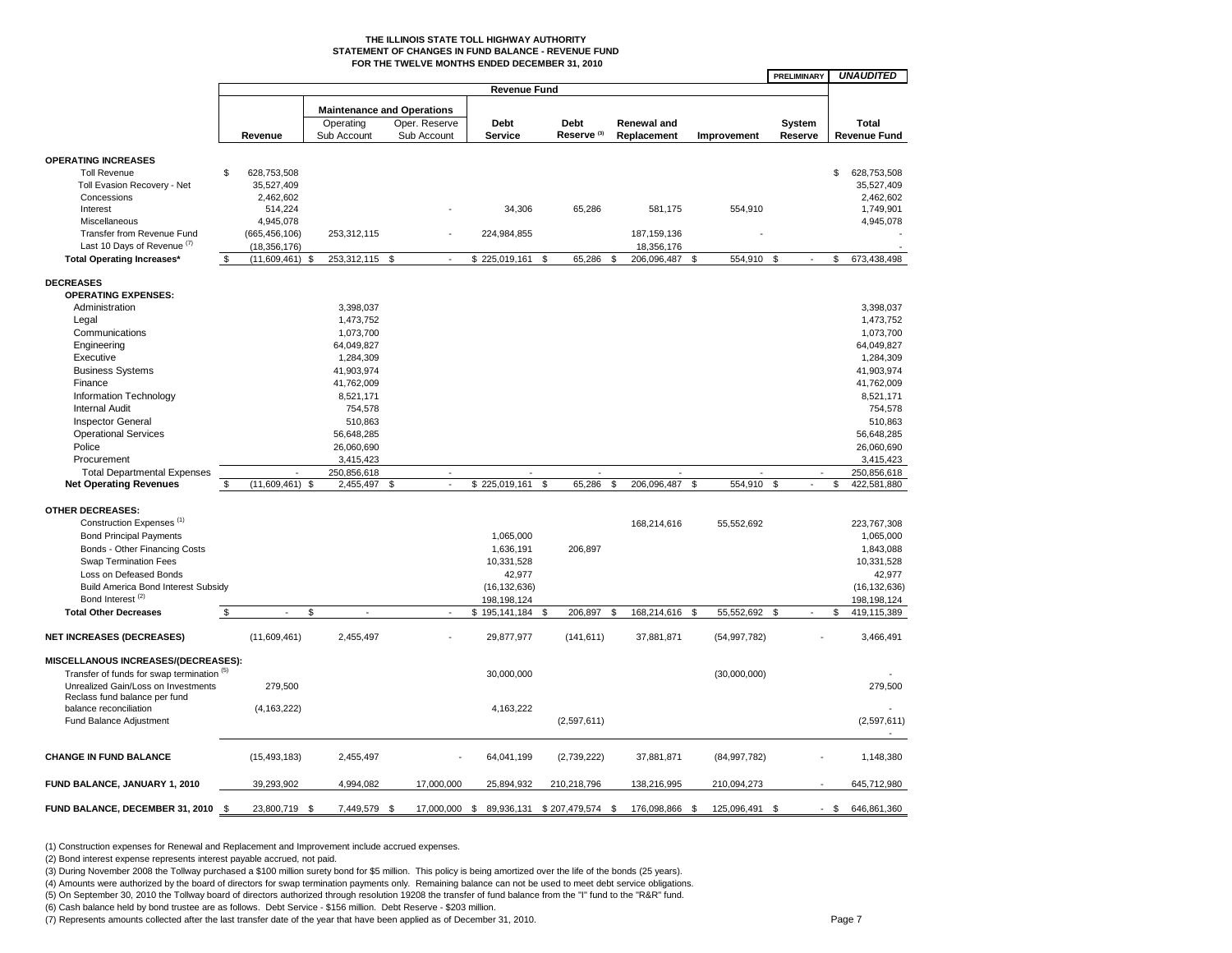### **THE ILLINOIS STATE TOLL HIGHWAY AUTHORITY STATEMENT OF CHANGES IN FUND BALANCE - BY FUND FOR THE TWELVE MONTHS ENDED DECEMBER 31, 2010**

| <i><b>UNAUDITED</b></i> |  |
|-------------------------|--|
|                         |  |
| PRELIMINARY             |  |

|                                                                              | Revenue                        |      | <b>Construction</b> |    |                          |  |  |
|------------------------------------------------------------------------------|--------------------------------|------|---------------------|----|--------------------------|--|--|
|                                                                              | Fund                           | Fund |                     |    | <b>Total</b>             |  |  |
|                                                                              |                                |      |                     |    |                          |  |  |
| <b>OPERATING INCREASES</b>                                                   |                                |      |                     |    |                          |  |  |
| <b>Toll Revenue</b>                                                          | \$<br>628,753,508              |      |                     | \$ | 628,753,508              |  |  |
| <b>Toll Evasion Recovery</b>                                                 | 35,527,409                     |      |                     |    | 35,527,409               |  |  |
| Concessions                                                                  | 2,462,602                      |      |                     |    | 2,462,602                |  |  |
| Interest                                                                     | 1,749,901                      |      |                     |    | 1,749,901                |  |  |
| Miscellaneous<br><b>Total Increases</b>                                      | \$<br>4,945,078<br>673,438,498 | \$   | $\overline{a}$      | \$ | 4,945,078<br>673,438,498 |  |  |
|                                                                              |                                |      |                     |    |                          |  |  |
| <b>DECREASES</b>                                                             |                                |      |                     |    |                          |  |  |
| <b>OPERATING EXPENSES:</b>                                                   |                                |      |                     |    |                          |  |  |
| Administration                                                               | 3,398,037                      |      |                     |    | 3,398,037                |  |  |
| Legal                                                                        | 1,473,752                      |      |                     |    | 1,473,752                |  |  |
| Communications                                                               | 1,073,700                      |      |                     |    | 1,073,700                |  |  |
| Engineering                                                                  | 64,049,827                     |      |                     |    | 64,049,827               |  |  |
| Executive                                                                    | 1,284,309                      |      |                     |    | 1,284,309                |  |  |
| <b>Business Systems</b>                                                      | 41,903,974                     |      |                     |    | 41,903,974               |  |  |
| <b>Business Systems</b>                                                      | 41,762,009                     |      |                     |    | 41,762,009               |  |  |
| Information Technology                                                       | 8,521,171                      |      |                     |    | 8,521,171                |  |  |
| Information Technology                                                       | 754,578                        |      |                     |    | 754,578                  |  |  |
|                                                                              |                                |      |                     |    |                          |  |  |
| <b>Inspector General</b>                                                     | 510,863                        |      |                     |    | 510,863                  |  |  |
| <b>Operational Services</b>                                                  | 56,648,285                     |      |                     |    | 56,648,285               |  |  |
| Police                                                                       | 26,060,690                     |      |                     |    | 26,060,690               |  |  |
| Procurment                                                                   | 3,415,423                      |      |                     |    | 3,415,423                |  |  |
| <b>Total Departmental Expenses</b>                                           | 250,856,618                    |      | ä,                  |    | 250,856,618              |  |  |
| <b>Net Operating Revenues</b>                                                | \$<br>422,581,880              | \$   |                     | \$ | 422,581,880              |  |  |
| <b>OTHER DECREASES:</b>                                                      |                                |      |                     |    |                          |  |  |
|                                                                              |                                |      |                     |    |                          |  |  |
| <b>Construction Expenses</b>                                                 | 223,767,308                    |      |                     |    | 223,767,308              |  |  |
| <b>Bond Principal Payments</b>                                               | 1,065,000                      |      |                     |    | 1,065,000                |  |  |
| Bonds - Other Financing Costs                                                | 1,843,088                      |      |                     |    | 1,843,088                |  |  |
| <b>Swap Termination Fees</b>                                                 | 10,331,528                     |      |                     |    | 10,331,528               |  |  |
| Loss on Defeased Bonds                                                       | 42,977                         |      |                     |    | 42,977                   |  |  |
| Build America Bond Interest Subsidy                                          | (16, 132, 636)                 |      |                     |    | (16, 132, 636)           |  |  |
| <b>Bond Interest</b>                                                         | 198,198,124                    |      |                     |    | 198,198,124              |  |  |
| <b>Total Other Decreases</b>                                                 | \$<br>419,115,389              | \$   |                     | \$ | 419,115,389              |  |  |
| <b>NET INCREASES (DECREASES)</b>                                             | \$<br>3,466,491                | \$   |                     | \$ | 3,466,491                |  |  |
| MISCELLANOUS INCREASES/(DECREASES):                                          |                                |      |                     |    |                          |  |  |
| Transfer of funds for swap termination (5)                                   |                                |      |                     |    |                          |  |  |
|                                                                              |                                |      |                     |    |                          |  |  |
| Unrealized Gain/Loss on Investments<br>Reclass fund balance per fund balance | 279,500                        |      |                     |    | 279,500                  |  |  |
| reconciliation                                                               |                                |      |                     |    |                          |  |  |
| Fund Balance Adjustment                                                      | (2,597,611)                    |      |                     |    | (2,597,611)              |  |  |
|                                                                              |                                |      |                     |    |                          |  |  |
| <b>CHANGE IN FUND BALANCE</b>                                                | 1,148,380                      |      |                     |    | 1,148,380                |  |  |
|                                                                              |                                |      |                     |    |                          |  |  |
| <b>FUND BALANCE, JANUARY 1, 2010</b>                                         | 645,712,980                    |      |                     |    | 645,712,980              |  |  |
| FUND BALANCE, DECEMBER 31, 2010                                              | \$<br>646,861,360              | \$   |                     | \$ | 646,861,360              |  |  |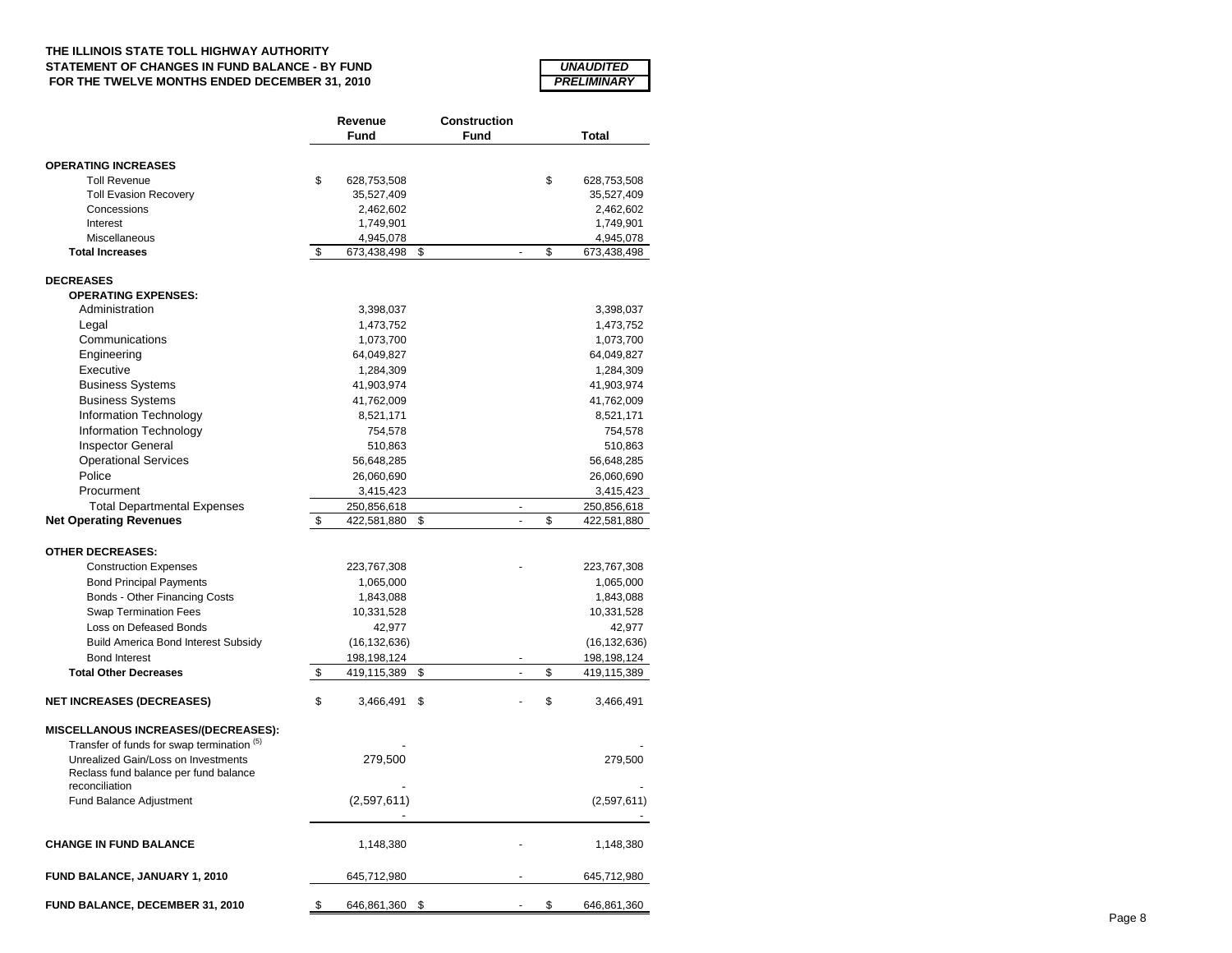#### **THE ILLINOIS STATE TOLL HIGHWAY AUTHORITY STATEMENT OF CHANGES IN FUND BALANCE - REVENUE FUND FOR THE 4TH QUARTER ENDED DECEMBER 31, 2010**

|                                            |                          |                      |                                   |                             |                          |                               |                          | PRELIMIARY               |        | <i><b>UNAUDITED</b></i> |
|--------------------------------------------|--------------------------|----------------------|-----------------------------------|-----------------------------|--------------------------|-------------------------------|--------------------------|--------------------------|--------|-------------------------|
|                                            |                          |                      |                                   | <b>Revenue Fund</b>         |                          |                               |                          |                          |        |                         |
|                                            |                          |                      |                                   |                             |                          |                               |                          |                          |        |                         |
|                                            |                          |                      | <b>Maintenance and Operations</b> |                             |                          |                               |                          |                          |        |                         |
|                                            |                          | Operating            | <b>Operating Reserve</b>          |                             |                          | <b>Renewal and</b>            |                          | System                   |        | <b>Total</b>            |
|                                            | Revenue                  | Sub Account          | Sub Account                       | <b>Debt Service</b>         |                          | Debt Reserve Replacement      | Improvement              | Reserve                  |        | <b>Revenue Fund</b>     |
|                                            |                          |                      |                                   |                             |                          |                               |                          |                          |        |                         |
| <b>OPERATING INCREASES</b>                 |                          |                      |                                   |                             |                          |                               |                          |                          |        |                         |
| <b>Toll Revenue</b>                        | \$<br>159,304,097        |                      |                                   |                             |                          |                               |                          |                          | \$     | 159,304,097             |
| Toll Evasion Recovery - Net                | 7,782,544                |                      |                                   |                             |                          |                               |                          |                          |        | 7,782,544               |
| Concessions                                | 623,135                  |                      |                                   |                             |                          |                               |                          |                          |        | 623,135                 |
| Interest                                   | (267, 565)               |                      |                                   | 10,259                      | 13,288                   | 406,709                       | 367,662                  |                          |        | 530,353                 |
| Miscellaneous                              | 1,558,904                |                      |                                   |                             |                          |                               |                          |                          |        | 1,558,904               |
| Transfer from Revenue Fund                 | (166, 495, 767)          | 59,326,549           |                                   | 60,068,900                  | $\overline{\phantom{a}}$ | 74,659,137                    | (27, 558, 819)           |                          |        |                         |
| Last 10 Days of Revenue                    | (18, 356, 176)           |                      |                                   |                             |                          | 18,356,176                    |                          |                          |        |                         |
| Reclass per 9/30/10 Board Resolution       |                          |                      |                                   |                             |                          | (27, 558, 818)                | 27,558,818               |                          |        |                         |
|                                            | \$<br>(15,850,828)       | 59,326,549 \$        | $\sim$                            | 60,079,159<br>\$            | 13,288<br>\$             | 65,863,204<br>\$              | \$<br>367,661            | \$<br>$\sim$             | \$     | 169,799,034             |
| <b>Total Operating Increases*</b>          |                          | \$                   |                                   |                             |                          |                               |                          |                          |        |                         |
|                                            |                          |                      |                                   |                             |                          |                               |                          |                          |        |                         |
| <b>DECREASES</b>                           |                          |                      |                                   |                             |                          |                               |                          |                          |        |                         |
| <b>OPERATING EXPENSES:</b>                 |                          |                      |                                   |                             |                          |                               |                          |                          |        |                         |
| Administration                             |                          | 912,673              |                                   |                             |                          |                               |                          |                          |        | 912,673                 |
| Legal                                      |                          | 444,806              |                                   |                             |                          |                               |                          |                          |        | 444,806                 |
| Communications                             |                          | 283,355              |                                   |                             |                          |                               |                          |                          |        | 283,355                 |
| Engineering                                |                          | 19,451,275           |                                   |                             |                          |                               |                          |                          |        | 19,451,275              |
| <b>Business Systems</b>                    |                          | 388,136              |                                   |                             |                          |                               |                          |                          |        | 388,136                 |
| <b>Business Systems</b>                    |                          | 12,925,202           |                                   |                             |                          |                               |                          |                          |        | 12,925,202              |
| Information Technology                     |                          | 12,800,991           |                                   |                             |                          |                               |                          |                          |        | 12,800,991              |
| <b>Information Technology</b>              |                          | 2,642,124            |                                   |                             |                          |                               |                          |                          |        | 2,642,124               |
| <b>Internal Audit</b>                      |                          | 215,114              |                                   |                             |                          |                               |                          |                          |        | 215,114                 |
| Investigations                             |                          | 99,315               |                                   |                             |                          |                               |                          |                          |        | 99,315                  |
|                                            |                          |                      |                                   |                             |                          |                               |                          |                          |        |                         |
| <b>Operational Services</b>                |                          | 16,487,254           |                                   |                             |                          |                               |                          |                          |        | 16,487,254              |
| Police                                     |                          | 6,491,839            |                                   |                             |                          |                               |                          |                          |        | 6,491,839               |
| Procurement                                |                          | 1,059,261            |                                   |                             |                          |                               |                          |                          |        | 1,059,261               |
| <b>Total Departmental Expenses</b>         | $\blacksquare$           | 74,201,345           | $\overline{\phantom{a}}$          | $\overline{\phantom{a}}$    | $\overline{\phantom{a}}$ | $\overline{\phantom{a}}$      | $\overline{\phantom{a}}$ | $\overline{\phantom{a}}$ |        | 74,201,345              |
| <b>Net Operating Revenues</b>              | \$<br>$(15,850,828)$ \$  | $(14,874,796)$ \$    |                                   | \$<br>60,079,159            | \$<br>13,288             | 65,863,204<br>\$              | 367,661<br>\$            | \$                       | \$     | 95,597,689              |
|                                            |                          |                      |                                   |                             |                          |                               |                          |                          |        |                         |
| <b>OTHER DECREASES:</b>                    |                          |                      |                                   |                             |                          |                               |                          |                          |        |                         |
| <b>Construction Expenses</b>               |                          |                      |                                   |                             |                          | 56,528,011                    | 9,765,778                |                          |        | 66,293,789              |
| <b>Bond Principal Payments</b>             |                          |                      |                                   |                             |                          |                               |                          |                          |        |                         |
| Bonds - Other Financing Costs              |                          |                      |                                   | (214, 588)                  | 51,725                   |                               |                          |                          |        | (162, 863)              |
| <b>Swap Termination Fees</b>               |                          |                      |                                   |                             |                          |                               |                          |                          |        |                         |
| Loss on Defeased Bonds                     |                          |                      |                                   |                             |                          |                               |                          |                          |        |                         |
|                                            |                          |                      |                                   |                             |                          |                               |                          |                          |        |                         |
| <b>Build America Bond Interest Subsidy</b> |                          |                      |                                   | (8, 122, 065)               |                          |                               |                          |                          |        | (8, 122, 065)           |
| <b>Bond Interest</b>                       |                          |                      |                                   | 50,236,400                  |                          |                               |                          |                          |        | 50,236,400              |
| <b>Total Other Decreases</b>               | \$<br>$\sim$             | \$<br>$\blacksquare$ | $\sim$                            | \$<br>41,899,747            | 51,725<br>- \$           | 56,528,011<br>- \$            | \$<br>9,765,778          | -\$<br>$\sim$            | \$     | 108,245,261             |
|                                            |                          |                      |                                   |                             |                          |                               |                          |                          |        |                         |
| <b>NET INCREASES (DECREASES)</b>           | (15,850,828)             | (14, 874, 796)       |                                   | 18,179,412                  | (38, 437)                | 9,335,193                     | (9,398,117)              |                          |        | (12, 647, 573)          |
|                                            |                          |                      |                                   |                             |                          |                               |                          |                          |        |                         |
| MISCELLANOUS INCREASES/(DECREASES):        |                          |                      |                                   |                             |                          |                               |                          |                          |        |                         |
| Transfer of funds for swap termination (5) | $\overline{\phantom{a}}$ |                      |                                   |                             |                          |                               |                          |                          |        |                         |
| Unrealized Gain/Loss on Investments        | (261, 150)               |                      |                                   |                             |                          |                               |                          |                          |        | (261, 150)              |
| Reclass fund balance per fund balance      |                          |                      |                                   |                             |                          |                               |                          |                          |        |                         |
| reconciliation                             |                          |                      |                                   |                             |                          |                               |                          |                          |        |                         |
| Fund Balance Adjustment                    |                          |                      |                                   |                             |                          |                               |                          |                          |        |                         |
|                                            |                          |                      |                                   |                             |                          |                               |                          |                          |        |                         |
|                                            |                          |                      |                                   |                             |                          |                               |                          |                          |        |                         |
|                                            |                          |                      |                                   |                             |                          |                               |                          |                          |        |                         |
| <b>CHANGE IN FUND BALANCE</b>              | (16, 111, 978)           | (14, 874, 796)       |                                   | 18,179,412                  | (38, 437)                | 9,335,193                     | (9,398,117)              |                          |        | (12,908,723)            |
|                                            |                          |                      |                                   |                             |                          |                               |                          |                          |        |                         |
| FUND BALANCE, SEPTEMBER 30, 2010           | 39,912,697               | 22,324,375           | 17,000,000                        | 71,756,719                  | 207,518,011              | 166,763,674                   | 134,494,607              |                          |        | 659,770,083             |
|                                            |                          |                      |                                   |                             |                          |                               |                          |                          |        |                         |
| FUND BALANCE, DECEMBER 31, 2010            | \$<br>23,800,719 \$      | 7,449,579 \$         |                                   | 17,000,000 \$ 89,936,131 \$ |                          | 207,479,574 \$ 176,098,867 \$ | 125,096,490 \$           |                          | $-$ \$ | 646,861,360             |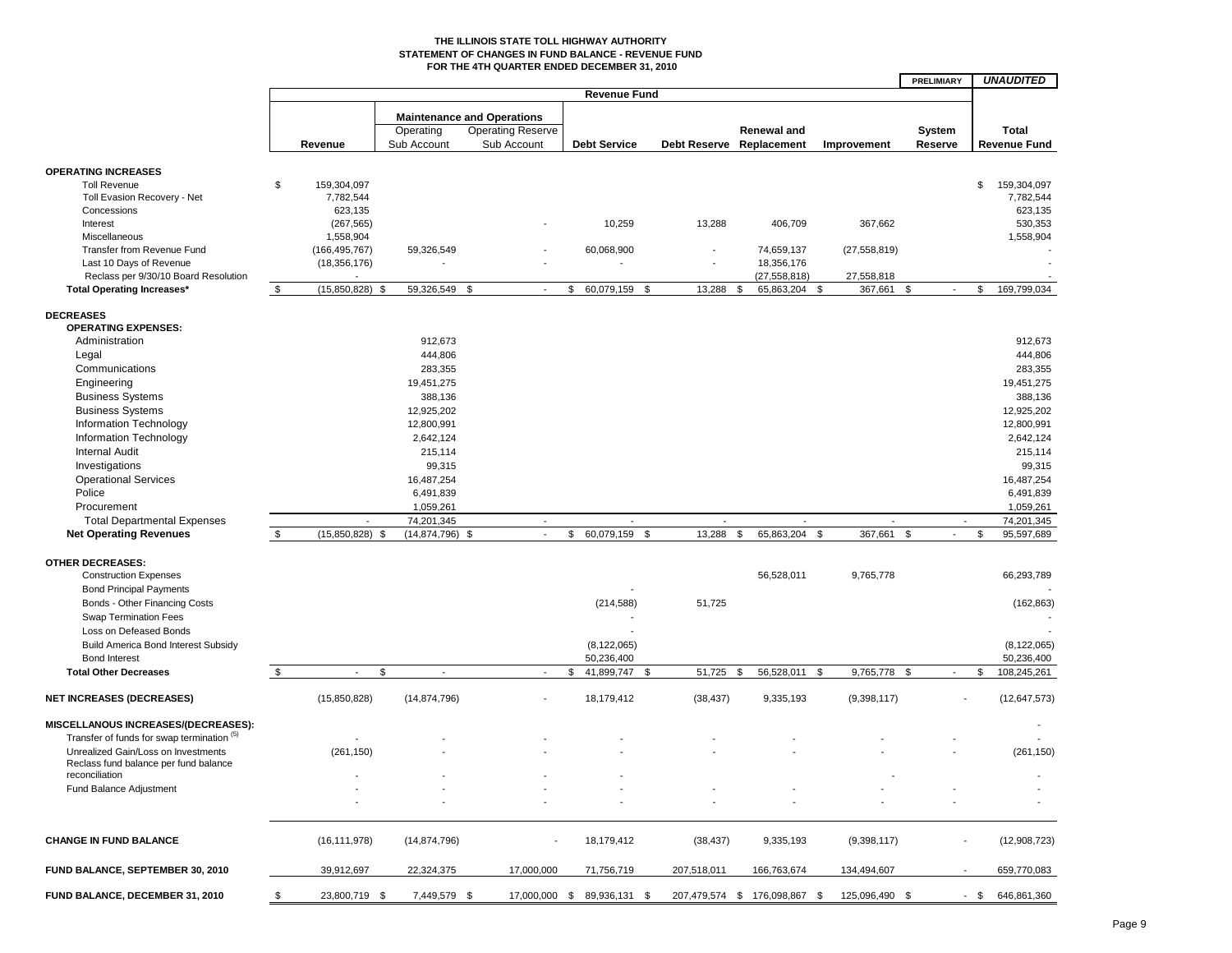### **THE ILLINOIS STATE TOLL HIGHWAY AUTHORITY STATEMENT OF CHANGES IN FUND BALANCE - BY FUND FOR THE 4TH QUARTER ENDED DECEMBER 31, 2010**

| <i><b>UNAUDITED</b></i>   |
|---------------------------|
| <i><b>PRELIMINARY</b></i> |

|                                            | Revenue |                     | Construction |                |    |                |
|--------------------------------------------|---------|---------------------|--------------|----------------|----|----------------|
|                                            |         | Fund                | Fund         |                |    | Total          |
| <b>OPERATING INCREASES</b>                 |         |                     |              |                |    |                |
| <b>Toll Revenue</b>                        | \$      | 159,304,097         |              |                | \$ | 159,304,097    |
| <b>Toll Evasion Recovery</b>               |         | 7,782,544           |              |                |    | 7,782,544      |
| Concessions                                |         | 623,135             |              |                |    | 623,135        |
| Interest                                   |         | 530,353             |              |                |    | 530,353        |
| Miscellaneous                              |         | 1,558,904           |              |                |    | 1,558,904      |
| <b>Total Increases</b>                     | \$      | 169,799,034         | \$           |                | \$ | 169,799,034    |
| <b>DECREASES</b>                           |         |                     |              |                |    |                |
| <b>OPERATING EXPENSES:</b>                 |         |                     |              |                |    |                |
| Administration                             |         | 912,673             |              |                |    | 912,673        |
| Legal                                      |         | 444,806             |              |                |    | 444,806        |
| Communications                             |         | 283,355             |              |                |    |                |
|                                            |         |                     |              |                |    | 283,355        |
| Engineering<br>Executive                   |         | 19,451,275          |              |                |    | 19,451,275     |
|                                            |         | 388,136             |              |                |    | 388,136        |
| <b>Business Systems</b>                    |         | 12,925,202          |              |                |    | 12,925,202     |
| <b>Business Systems</b>                    |         | 12,800,991          |              |                |    | 12,800,991     |
| Information Technology                     |         | 2,642,124           |              |                |    | 2,642,124      |
| Information Technology                     |         | 215,114             |              |                |    | 215,114        |
| <b>Inspector General</b>                   |         | 99,315              |              |                |    | 99,315         |
| <b>Operational Services</b>                |         | 16,487,254          |              |                |    | 16,487,254     |
| Police                                     |         | 6,491,839           |              |                |    | 6,491,839      |
| Procurment                                 |         | 1,059,261           |              |                |    | 1,059,261      |
| <b>Total Departmental Expenses</b>         |         | 74,201,345          |              | ÷,             |    | 74,201,345     |
| <b>Net Operating Revenues</b>              | \$      | 95,597,689          | \$           | $\overline{a}$ | \$ | 95,597,689     |
| <b>OTHER DECREASES:</b>                    |         |                     |              |                |    |                |
|                                            |         |                     |              |                |    |                |
| <b>Construction Expenses</b>               |         | 66,293,789          |              |                |    | 66,293,789     |
| <b>Bond Principal Payments</b>             |         |                     |              |                |    |                |
| Bonds - Other Financing Costs              |         | (162, 863)          |              |                |    | (162, 863)     |
| <b>Swap Termination Fees</b>               |         |                     |              |                |    |                |
| Loss on Defeased Bonds                     |         |                     |              |                |    |                |
| <b>Build America Bond Interest Subsidy</b> |         | (8, 122, 065)       |              |                |    | (8, 122, 065)  |
| <b>Bond Interest</b>                       |         | 50,236,400          |              |                |    | 50,236,400     |
| <b>Total Other Decreases</b>               | \$      | 108,245,261         | \$           | $\overline{a}$ | \$ | 108,245,261    |
| <b>NET INCREASES (DECREASES)</b>           | \$      | $(12, 647, 573)$ \$ |              |                | \$ | (12, 647, 573) |
| MISCELLANOUS INCREASES/(DECREASES):        |         |                     |              |                |    |                |
| Transfer of funds for swap termination (5) |         |                     |              |                |    |                |
| Unrealized Gain/Loss on Investments        |         | (261, 150)          |              |                |    | (261, 150)     |
| Reclass fund balance per fund balance      |         |                     |              |                |    |                |
| reconciliation                             |         |                     |              |                |    |                |
| Fund Balance Adjustment                    |         |                     |              |                |    |                |
|                                            |         |                     |              |                |    |                |
|                                            |         |                     |              |                |    |                |
| <b>CHANGE IN FUND BALANCE</b>              |         | (12,908,723)        |              |                |    | (12,908,723)   |
| FUND BALANCE, SEPTEMBER 30, 2010           |         | 659,770,083         |              |                |    | 659,770,083    |
| FUND BALANCE, SEPTEMBER 30, 2010           | \$      | 646,861,360         | \$           |                | \$ | 646,861,360    |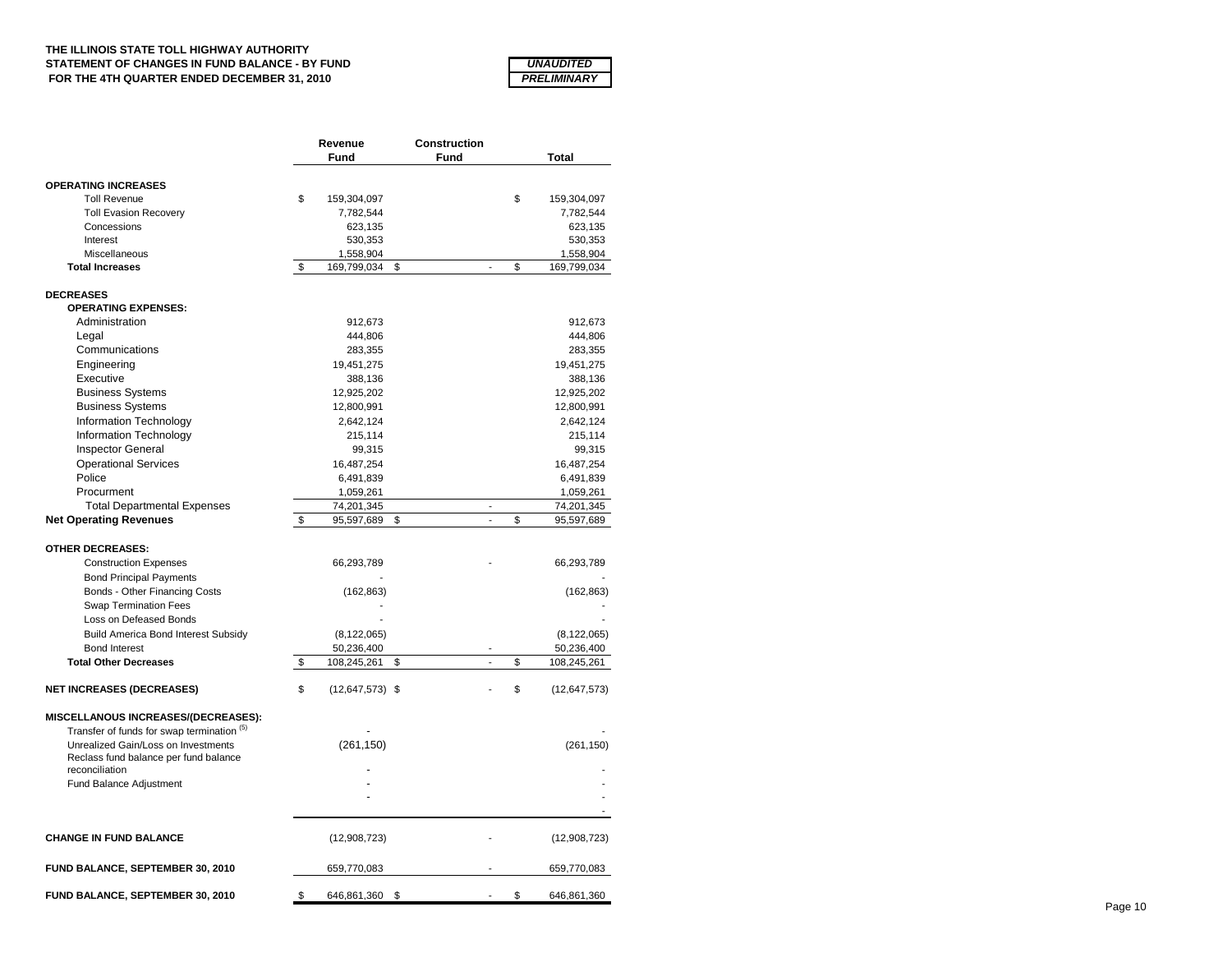# ILLINOIS STATE TOLL HIGHWAY AUTHORITY TOLL TRANSACTIONS AND REVENUE BY *UNAUDITED* CLASS OF VEHICLES *PRELIMINARY* YTD FOR THE PERIODS ENDED DECEMBER 31, 2011 AND 2010 (UNAUDITED)

|                                                                | 2011                |    | 2010 - Revised |                     |               |
|----------------------------------------------------------------|---------------------|----|----------------|---------------------|---------------|
| <b>Class of Vehicle</b>                                        | <b>Transactions</b> |    | Revenue        | <b>Transactions</b> | Revenue       |
| 1 - 2 axles; auto, motorcycle                                  | 743,195,024         | \$ | 354,186,392    | 730,796,808         | \$348,945,033 |
| 2 - 2 axles/6 tires; single unit trucks, buses                 | 13,043,642          |    | 18,258,236     | 12,876,363          | 17,786,825    |
| 3 - 3 & 4 axles; trucks, buses, auto<br>with 1-2 axle trailers | 13,563,134          |    | 29,459,153     | 12,999,963          | 27,857,247    |
| 4 - 5 + axles; trucks, auto with 3+ axle trailers              | 63,025,880          |    | 250,770,114    | 60,409,364          | 234, 164, 403 |
| Total                                                          | 832,827,680         |    | 652,673,895    | 817,082,498         | \$628,753,508 |

Page 11